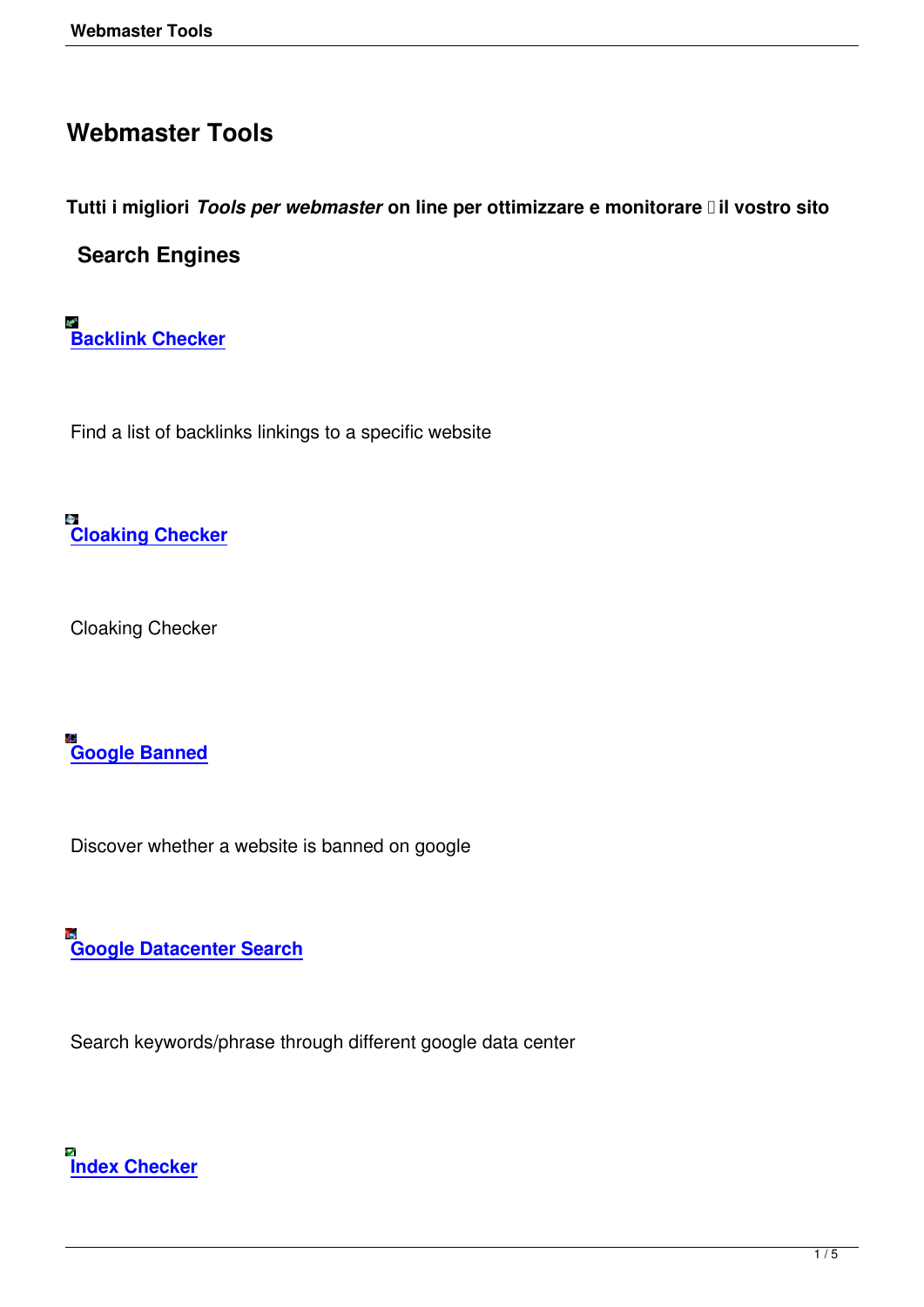Check for the total number of pages of a specific website wich are present on search engines

**Keyword Density Checker** 

[Analyze a websites to view t](keyword-density-checker.html)he optmimum keyword distribuition

**Keywords-Density**

[Find related keywor](free-keywords-density.html)ds matching your search

**Keyword Suggestion**

[Find related keywords](keyword-suggestion.html) matching your search

## **Link Popularity**

[Retrieve a numb](link-popularity.html)er of backlinks of a specif website from search engines

## **Multi-rank Checker**

[View multiple google](multi-rank-checker.html) page rank and alexa ranking in bulk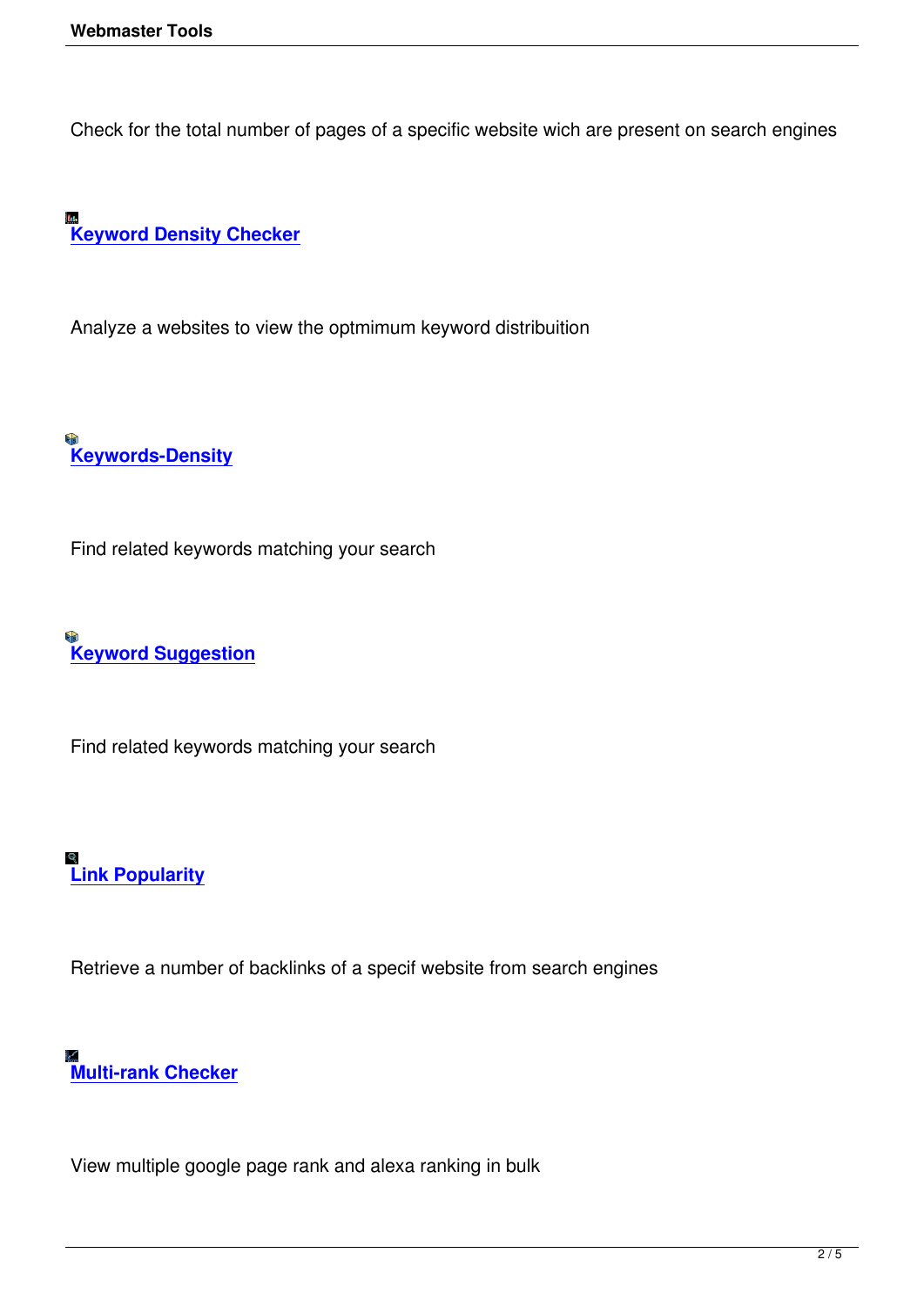**Page-Rank-Control**

[View google pageran](page-rank-control.html)k on different google servers

**Pagerank Checker**

[View google pagera](pagerank-checker.html)nk on different google servers

**Pagerank Prediction**

[Predict your future goo](google-pagerank-prediction.html)gle pagerank

**⊠**<br> <mark>Rank Checker</mark>

[Get an overview](rank-checker.html) of a website's ranking

**Search Engine Position**

[Ceck your search engine](search-engine-position.html) positions on google search engine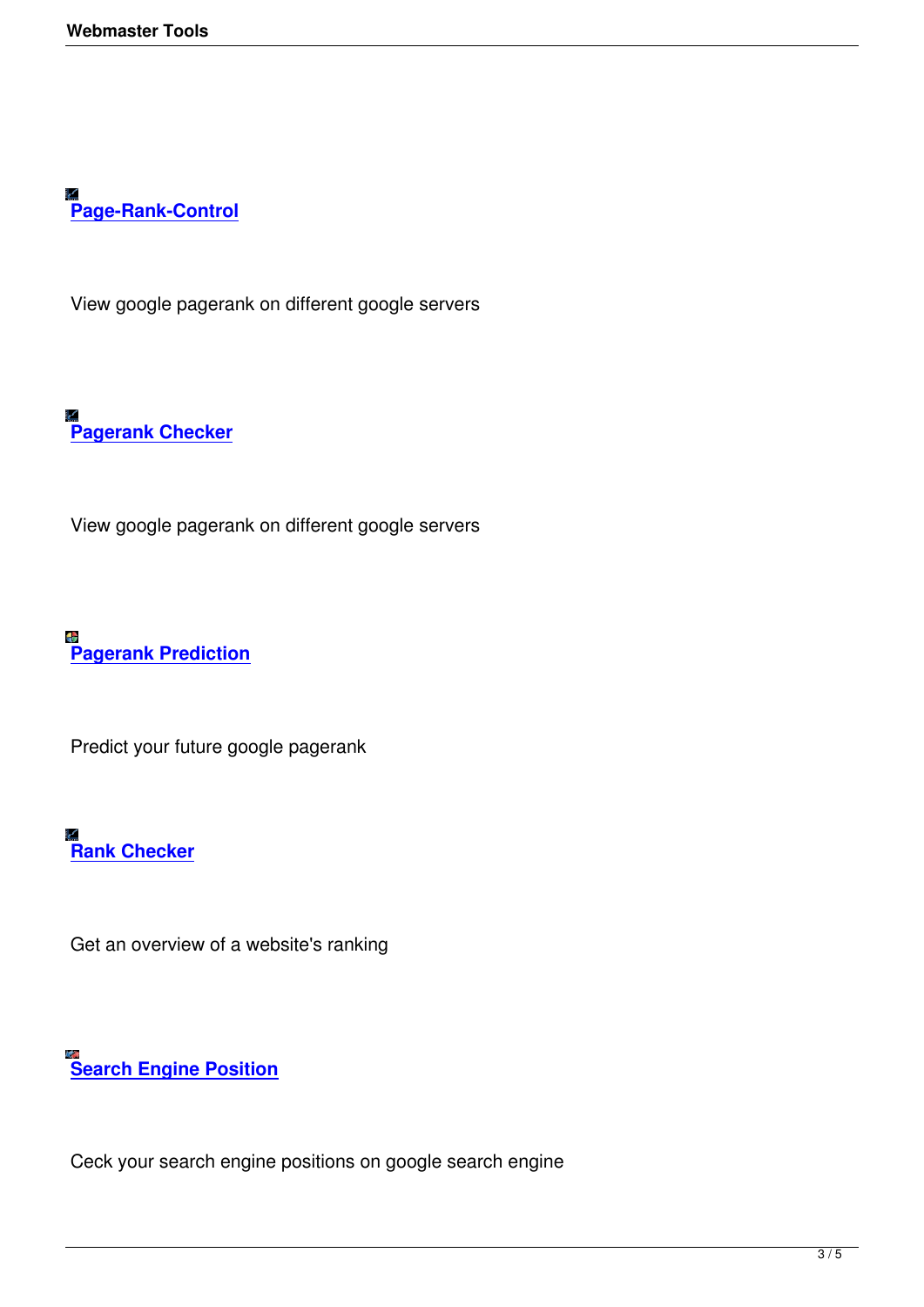[Preview your website on g](search-listings-preview.html)oogle, msn, yahoo

**Spider View**

[This tool ena](spider-view-tool.html)ble you to see the prospective from a search engine spider

**Url Redirect Checker**

[Check whether a redire](url-redirect-checker.html)ct link is search engine friendly

**Visual Pagerank**

[View the pageran](visual-pagerank.html)k of links visually rather than in text

**Page-Rank-Control**

[View google pageran](free-page-rank-control.html)k on different google servers